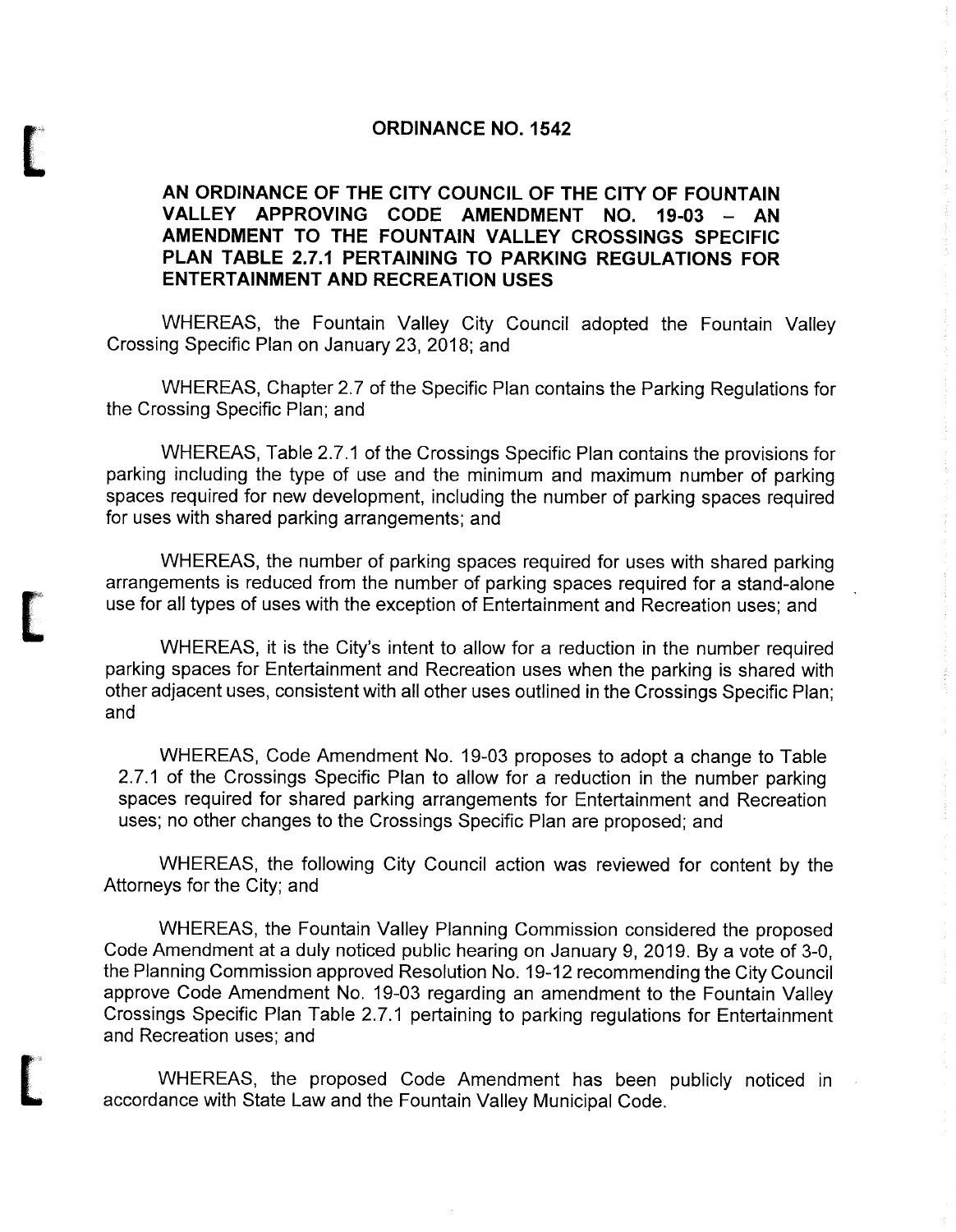NOW, THEREFORE, THE CITY COUNCIL OF THE CITY OF FOUNTAIN VALLEY DOES ORDAIN AS FOLLOWS:

## SECTION <sup>1</sup>

The City Council hereby determines that Code Amendment No. 19-03 is not subject to review under the California Environmental Quality Act ( CEQA) pursuant to CEQA Guidelines sections  $15060(c)(2)$ (the activity will not result in a direct or reasonably foreseeable indirect physical change in the environment) and 15061(b)(3)(there is no possibility the activity in question may have a significant effect on the environment).

#### SECTION 2

The City Council finds that notice of the public hearing conducted on January 22, 2019 in the City Council Chambers, 10200 Slater Avenue, Fountain Valley, was duly given as required by the Fountain Valley Municipal Code, Title 21, and the State of California.

#### SECTION 3

The City Council finds as follows:

1. The proposed development is generally consistent with the actions, goals, objectives and policies of the general plan.

The proposed changes to the specific plan are generally consistent with the actions, goals, objectives and policies of the general plan. The proposed change would reduce the shared parking requirement for Entertainment and Recreation uses consistent with adopted standards for shared parking in the Crossings Specific Plan Table 2.7.1, which are 5 spaces/1,000 sf to 3 spaces/1,000 sf. This amendment would make the shared parking requirement for Entertainment and Recreation uses consistent with other shared parking requirements. This amendment will help guide future development to enhance economic development with revenue-generating employment centers supported by compatible residential and commercial growth, while ensuring protection of the community's quality of life and provisions of community benefits. Moreover, Table 3. 7. <sup>1</sup> of the Revised Final Environmental Impact Report dated January 2018, and adopted by the City Council on January 23, 2018, contains a detailed analysis as to consistency with the General Plan goals and policies that are applicable to the proposed General Plan Amendment and the land use changes of the Fountain Valley Crossings Specific Plan. As evidenced in this detailed analysis, the Fountain Valley Crossings Specific Plan is consistent with the goals and policies of the General Plan.

2. The design, location, shape, size, operating characteristics and the provision of public and emergency vehicle access and public services and utilities (e.g., drainage, fire protection, sewers, water, etc.), would ensure that the proposed development would not endanger, jeopardize or otherwise constitute a hazard to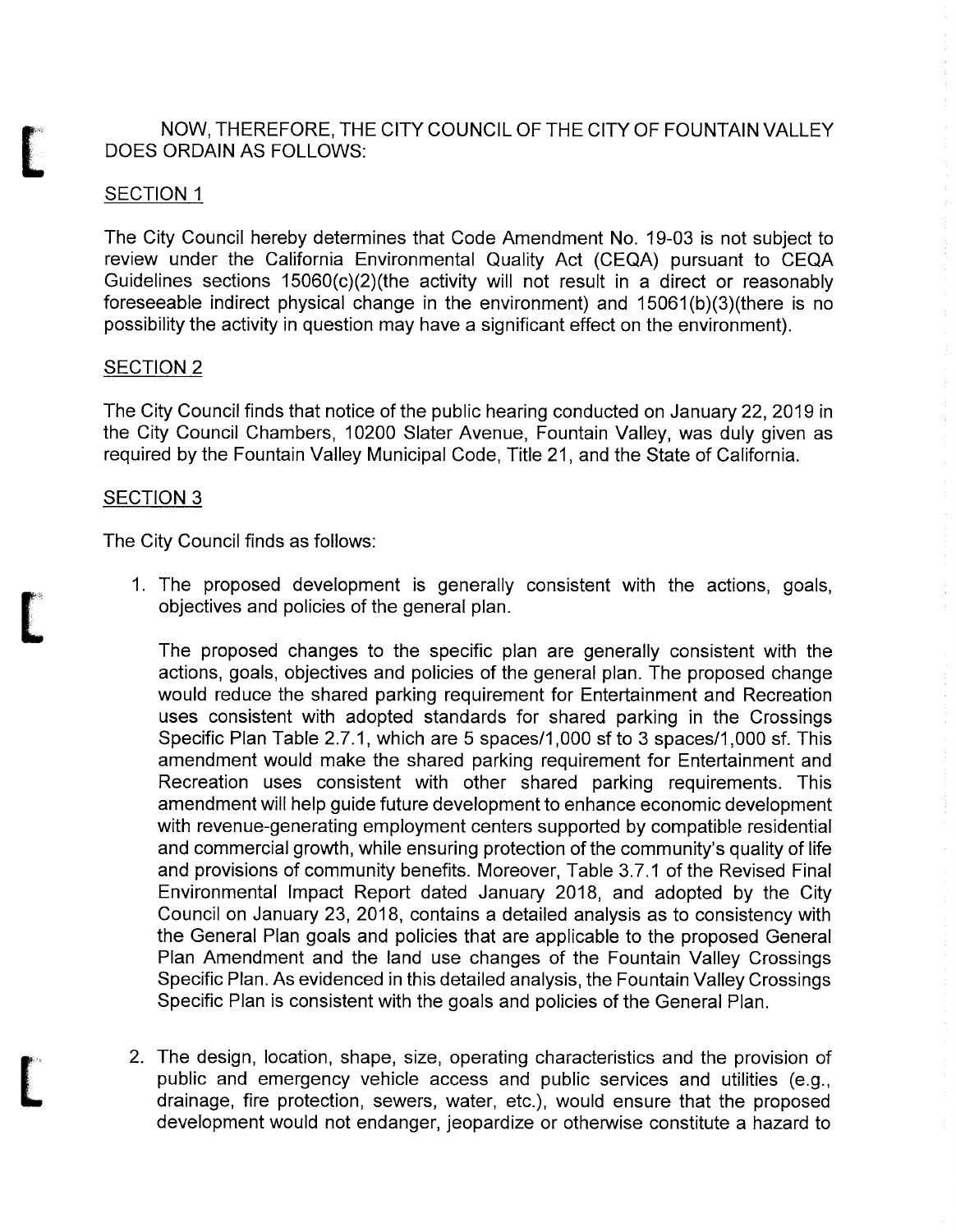the public convenience, health, interest, safety or welfare, or injurious to the property or improvements in the vicinity and zoning district in which the property is located.

The reduction of the shared parking requirement from 5 spaces/1,000 sf to 3 spaces/1,000 sf would not be detrimental to the public convenience, health, interest, safety or welfare of the city. The design, location, shape, size, operating characteristics and the provision of public and emergency vehicle access and public services and utilities (e.g., drainage, dire protection, sewers, water, etc.) would ensure that the proposed project would not endanger, jeopardize or otherwise constitute a hazard to the public convenience, health, interest, safety or welfare, or injurious to the property or improvements in the vicinity and zoning district in which the property is located. This proposed amendment would help enhance the City's economic base and business environment and would assist in the preservation, improvement, and intensification of commercial development within the Crossings Specific Plan.

3. The proposed development would ensure quality development by encouraging greater flexibility with more creative and aesthetically pleasing designs for major urban developments.

The reduction in the shared parking requirement for Entertainment and Recreation uses in the Crossings Specific Plan will help provide for greater flexibility in shared parking situations to allow for development of the Crossings Specific Plan area. This proposed amendment would help enhance the City's economic base and business environment and would assist in the preservation, improvement, and intensification of commercial development within the Crossings Specific Plan.

4. The proposed development would ensure the timely provision of essential public services and facilities consistent with the demand for the services and facilities.

The reduction in the shared parking requirement for Entertainment and Recreation uses in the Crossings Specific Plan will help provide for greater flexibility in shared parking situations to allow for development of the Crossings Specific Plan area. The Crossings Specific Plan would ensure the timely provision of essential public services and facilities consistent with the demand for the services and facilities. The Final EIR prepared for the project analyzed the adequacy of access, public services, and facilities that will support the project.

5. The proposed development would promote a harmonious variety of housing choices and commercial and industrial activities; attain a desirable balance of residential and employment opportunities and result in a high level of urban amenities and the preservation of the natural and scenic qualities of open space.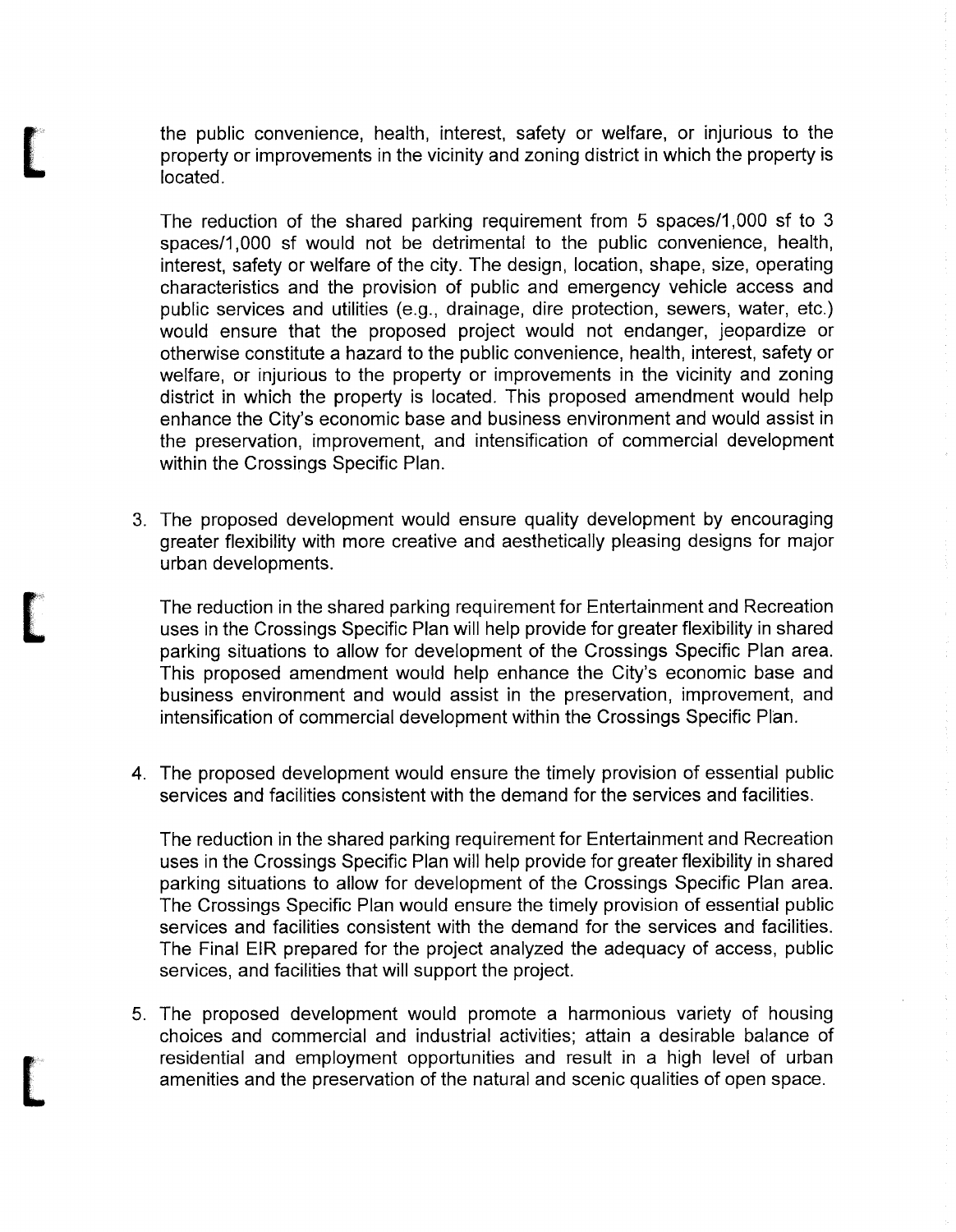The reduction in the shared parking requirement for Entertainment and Recreation uses in the Crossings Specific Plan will help provide for greater flexibility in shared parking situations to allow for development of the Crossings Specific Plan area. The Crossings Specific Plan would promote a harmonious variety of housing choices and commercial and industrial activities, attain a desirable balance of residential and employment opportunities, and result in a high level of urban amenities and the preservation of the natural and scenic qualities of open space.

6. The subject property is physically suitable for the proposed land use designation(s).

The proposed amendment to the Fountain Valley Crossings Specific Plan would not affect the land use designation of the Fountain Valley Crossings Specific Plan. The amendment will only modify the shared parking requirement for Entertainment and Recreation uses from 5 spaces/1,000 sf to 3 spaces/1,000 sf. in the Fountain Valley Crossings Specific Plan.

7. The proposed project has been reviewed in compliance with the provisions of the California Environmental Quality Act (CEQA) and the city's environmental review procedures and there would be no potential significant negative effects upon environmental quality and natural resources that would not be properly mitigated and monitored, unless a statement of overriding considerations is adopted by the council.

On January 23, 2018, the City Council adopted Resolution No. 9640 approving the Final Environmental Impact Report for the Fountain Valley Crossings Specific Plan. The reduction of the shared parking requirement from 5 spaces/1,000 sf to 3 spaces/1,000 sf for Entertainment and Recreation uses is categorically exempt from the provisions of CEQA and does not alter the original findings of Resolution No. 9640.

## SECTION 4

Table 2. 7. <sup>1</sup> Parking Regulations for the Fountain Valley Crossings Specific Plan is hereby amended to read as follows:

| 2.7 Parking<br>Regulations         | <b>Standards</b> | Peak Parking<br>Periods         | Minimum Parking<br><b>When Shared</b> |
|------------------------------------|------------------|---------------------------------|---------------------------------------|
| 2.7.1 Provisions of Parking        |                  |                                 |                                       |
| 4. Entertainment<br>and Recreation |                  |                                 |                                       |
| Spaces per 1000 sf.                | 4 min/5 max      | Evening, late night<br>weekends | 3 min                                 |